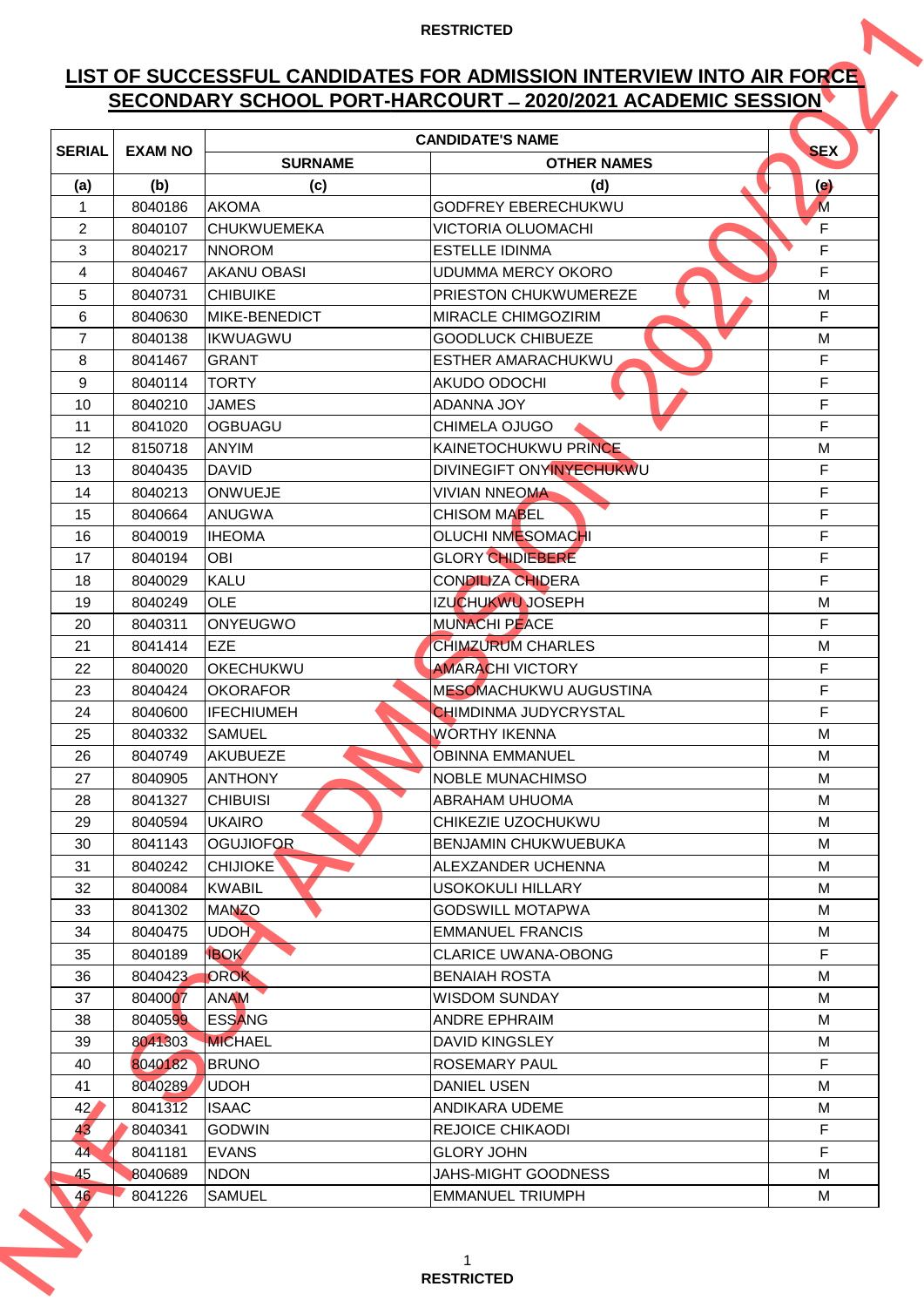| (a)             | (b)     | (c)                  | (d)                         | (e)            |
|-----------------|---------|----------------------|-----------------------------|----------------|
| 47              | 8040181 | <b>AFONIME</b>       | <b>ZOE UKO</b>              | M.             |
| 48              | 8041131 | NYONG NYONG          | HANNAH                      |                |
| 49              | 8040471 | <b>NYONS</b>         | <b>NSISONG PIUS</b>         | M <sup>'</sup> |
| 50              | 8040746 | <b>SAMUEL</b>        | <b>ETIMBUK AKPAN</b>        | £              |
| 51              | 8040560 | <b>DAVID</b>         | <b>GODSWILL</b>             | M              |
| 52              | 8040361 | <b>UDOMA</b>         | <b>RICHES ABASIETIMI</b>    | M              |
| 53              | 8040077 | <b>ANIEDIOBONG</b>   | <b>MIRACLE ISAAC</b>        | F              |
| 54              | 8041189 | <b>DOMINIC</b>       | <b>DESTINY RAPHEAL</b>      | M              |
| 55              | 8041053 | <b>AUGUSTINE</b>     | <b>IBORO PROSPER</b>        | M              |
| 56              | 8040087 | <b>ANIEDIOBONG</b>   | <b>ORDAIN ISAAC</b>         | М              |
| 57              | 8040011 | OBI                  | <b>MARVELOUS CHISOM</b>     | M              |
| 58              | 8040056 | <b>UGHA</b>          | <b>CHIDUBEM PASCAL</b>      | M              |
| 59              | 8040918 | <b>IKEKPEAZU</b>     | <b>EMMANUEL ONYEKACHI</b>   | м              |
| 60              | 8040024 | <b>UGHA</b>          | <b>CHIBUIKEM PATRICK</b>    | М              |
| 61              | 8041111 | <b>EBERE</b>         | <b>HEPHZIBAH K.</b>         | F              |
| 62              | 8040437 | <b>IFEANYI</b>       | <b>IFUNANYA DELIGHT</b>     | F.             |
| 63              | 8041162 | <b>EBOH</b>          | <b>CHARLES CHIGOZIE</b>     | M              |
| 64              | 8040197 | <b>OKOYE</b>         | <b>BEULAH OLUEBUBE</b>      | F              |
| 65              | 8040207 | <b>AGBIM</b>         | <b>CHIMAMANDA DAWN</b>      | F.             |
| 66              | 8040204 | <b>IKEH</b>          | JOHNPAUL MARACHUKWU         | M              |
| 67              | 8040511 | <b>OKOYE</b>         | <b>KAYIRA VALERIE</b>       | F.             |
| 68              | 8040948 | <b>NWAJIDEOBI</b>    | <b>ODERA ERIC</b>           | M              |
| 69              | 8040370 | <b>OFOMA</b>         | <b>CHISOM DAVID</b>         | M              |
| 70              | 8040109 | <b>MODEBE</b>        | SOMTO JOHNPAUL              | м              |
| 71              | 8040111 | <b>MODEBE</b>        | SOMKENE JOHN PETER          | M              |
| 72              | 8040271 | <b>EZE</b>           | <b>SAMUEL CHIZITARAM</b>    | M              |
| 73              | 8040982 | <b>UZOCHUKWU</b>     | <b>GODSGIFT CHIDIRIM</b>    | M              |
| 74              | 8041434 | <b>OKOYE</b>         | CHIMAMANDA PEACE            | F              |
| 75              | 8041137 | <b>PETER</b>         | <b>PRECIOUS MMESIOMA</b>    | F              |
| 76              | 8040074 | <b>EMENIRU</b>       | <b>NORAH NCHETACHUKWUKA</b> | F              |
| 77              | 8040131 | <b>GODWIN</b>        | <b>DAVID IKECHUKWU</b>      | М              |
| 78              | 8041188 | <b>MADUEGBUNA A</b>  | <b>CHIAMAKA PRECIOUS</b>    | F              |
| 79              | 8040136 | <b>ELOSIUBA</b>      | <b>OZIOMA MARY</b>          | F              |
| 80              | 8040375 | <b>OBIESIE</b>       | <b>CHELSEA NNEOMA</b>       | F              |
| 81              | 8040320 | <b>UMEH</b>          | SAMUEL CHIBUZO              | М              |
| 82              | 8040152 | <b>UBAKA</b>         | <b>ENMANUEL IFEDIBA</b>     | М              |
| 83              | 8040176 | <b>UMECHUKWU</b>     | <b>CHISOM MARK ANTHONY</b>  | М              |
| 84              | 8040116 | ILO.                 | CHIMUANYA MICHAEL           | М              |
| 85              | 8040428 | <b>NWABUDE</b>       | <b>CHIOMA EMMANUELLA</b>    | F.             |
| 86              | 8041268 | <b>TUBONIMI</b>      | ANGEL ONYIKARINADE          | F.             |
| 87              | 8041494 | <b>OBORO</b>         | <b>EMMANUEL TARIEBI</b>     | M              |
| 88              | 8041495 | <b>OKURAKPO</b>      | ZINI                        | М              |
| 89              | 8040992 | <b>PETERS</b>        | DIVINE OYIMOWO              | F.             |
| 90              | 8100081 | <b>AHURAZA-HEMEN</b> | JAPHET ALUOR                | М              |
| 91              | 8040645 | <b>SAMUEL AKATU</b>  | <b>DOMINION AKATU</b>       | М              |
| 92              | 8041470 | <b>OCHEJE</b>        | DANIEL OYAREA               | М              |
| 93              | 8040264 | <b>ENOKELA</b>       | DAVID EKUODO                | М              |
| 94              | 8041141 | AMEH JOSEPH          | <b>OYARE BENEDICTA</b>      | F              |
| 95              | 8040506 | <b>AGADA</b>         | <b>MAURICE ENENCHE</b>      | М              |
| 96              | 8040712 | <b>MATHIAS</b>       | PHOEBE OFIAJE               | F              |
| 97 <sub>°</sub> | 8041471 | <b>OCHEJE</b>        | DAVID PRAISE EGAHIKWECHO    | М              |
|                 | 8041326 | <b>AMEH JOSEPH</b>   | <b>THELMA OCHANYA</b>       | F              |
| 98              |         |                      |                             |                |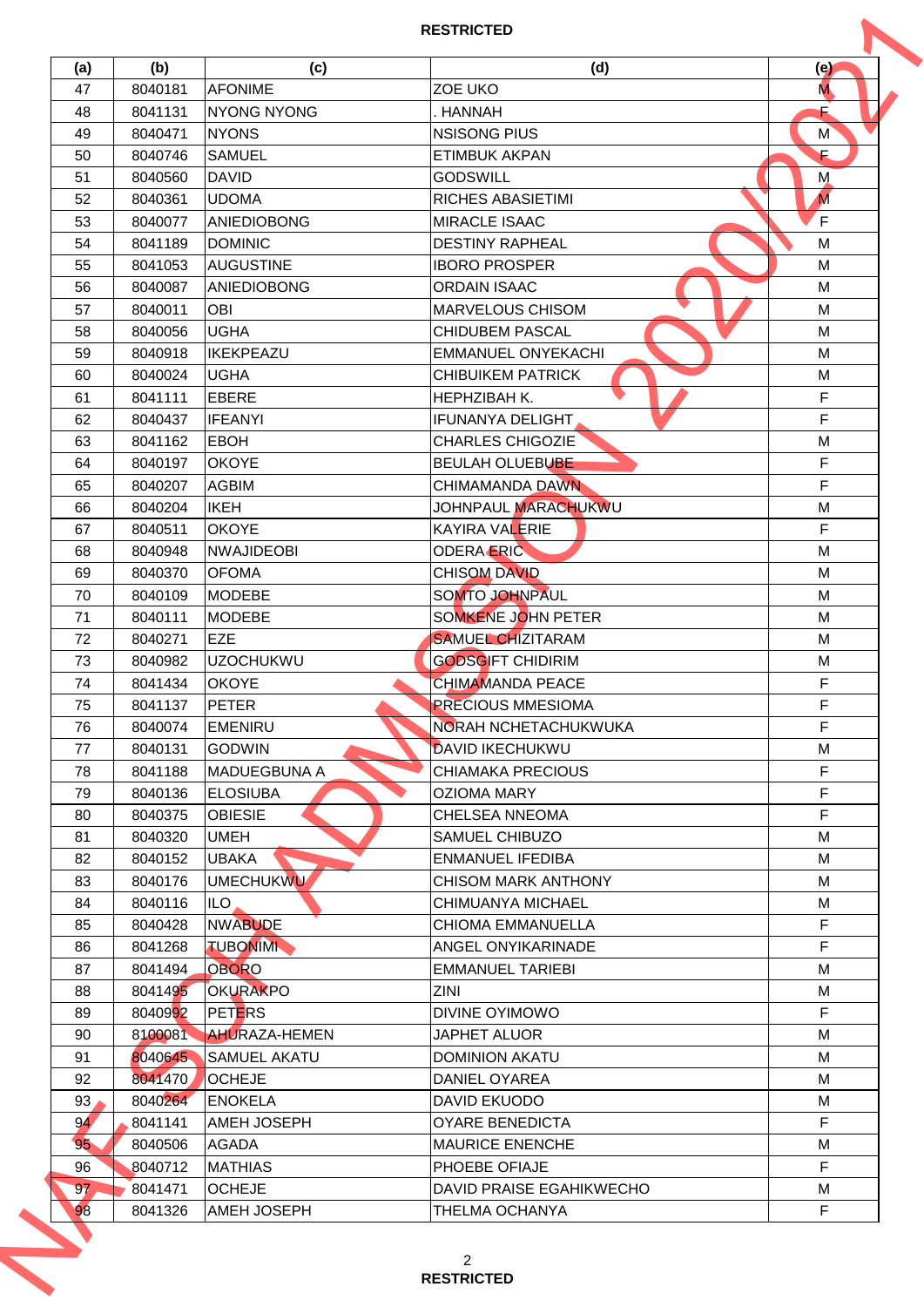| (a)              | (b)                | (c)                             | (d)                                     | (e)     |
|------------------|--------------------|---------------------------------|-----------------------------------------|---------|
| 99               | 8040777            | <b>MOHAMMED</b>                 | <b>FATIMA</b>                           | Е       |
| 100              | 8040209            | SALIHU IBRAHIM KOMBO            | <b>IBRAHIM SALIHU IBRAHIM KOMBO</b>     | M       |
| 101              | 8040337            | <b>ISA</b>                      | AISHA.                                  | F.      |
| 102              | 8040817            | <b>MODU</b>                     | ZAINAB ABDULSALAM                       | Ē       |
| 103              | 8040208            | <b>SALIHU</b>                   | <b>IBRAHIM HADIZA KOMBO</b>             | E.      |
| 104              | 8040580            | <b>TANGBAN</b>                  | <b>VICTOR NKIMOSOWOR</b>                | M       |
| 105              | 8041017            | <b>AZOGOR</b>                   | <b>KINGDAVID EYIME</b>                  | M       |
| 106              | 8040455            | <b>OBONG</b>                    | <b>VICTOR PRINCE</b>                    | M       |
| 107              | 8041133            | <b>KINGSLEY</b>                 | <b>BETHANY JESAM</b>                    | F       |
| 108              | 8040507            | <b>USANI</b>                    | <b>BLOSSOM EFFIOM</b>                   | M       |
| 109              | 8040783            | <b>ADINYE</b>                   | DANIELLA LIYELOCHUWE                    | F       |
| 110              | 8040993            | <b>ADIE</b>                     | DIVINE-FAVOUR KUKEUNIM                  | F.      |
| 111              | 8040100            | <b>OSHAKA</b>                   | <b>EMMANUEL MPEHETE</b>                 | м       |
| 112              | 8041501            | <b>ATAKPO</b>                   | <b>EMMANUEL UBIOMA</b>                  | M       |
| 113              | 8040124            | <b>KENNY</b>                    | EMMANUEL OGHENETEGA                     | M       |
| 114              | 8040133            | <b>GUWOR</b>                    | JOANNA TAMARA-MIEBI                     | F       |
| 115              | 8041158            | <b>OKIOMAH</b>                  | <b>DOREEN OREVA</b>                     | F.      |
| 116              | 8040321            | <b>OGORUVWE</b>                 | MATILDA EJIROOGHENE                     | F       |
| 117              |                    |                                 |                                         | F.      |
|                  | 8040302            | <b>OKOTIE</b>                   | PINKETT OMAGBITSE                       |         |
| 118              | 8040769            | <b>ISRAEL</b>                   | <b>PRAISE UJIRO .E</b>                  | F.      |
| 119              | 8040063            | <b>ODIGWE</b>                   | RAPHAEL AKPOGHENE                       | M       |
| 120              | 8040658            | <b>OKONKWOR</b>                 | <b>LISA HENRY</b>                       | F.      |
| 121              | 8040954            | <b>OGBORU</b>                   | <b>EZIWOMANO EMMANUEL</b>               | M       |
| 122              | 8040814            | <b>OBIOSA</b>                   | <b>PRAISE EBUOMA</b>                    | М       |
| 123              | 8040013            | <b>WILSON</b>                   | <b>DIAMOND EBUBECHUKWU</b>              | F.      |
| 124              | 8040146            | <b>ONANEFE</b>                  | <b>EFEZINO JOSE</b>                     | M       |
| 125              | 8040829            | <b>ODUROFENE</b>                | <b>OGHENETEJIRI DAVY</b>                | M       |
| 126              | 8040800            | <b>GEORGE</b>                   | <b>OGHENEOVO GABRIELLA</b>              | F       |
| 127              | 8041148            | <b>SHADRACK</b>                 | JOSHUA ORUIRUO-OGHENE                   | M       |
| 128              | 8040458            | <b>AGBEWONETSE</b>              | UFUOMA EMMANUELLA                       | F       |
| 129              | 8040362            | <b>EDEMENAHA</b>                | <b>COURTNEY ELOHOR</b>                  | F       |
| 130              | 8040910            | <b>PRECIOUS</b>                 | <b>DESTINY FEAKACHUKWU</b>              | F       |
| 131              | 8041047            | <b>OHWOFASA</b>                 | <b>DEBORAH EFEMENA</b>                  | F       |
| 132              | 8041174            | <b>EDOJARIOGBA</b>              | TESTIMONY OGHENERUKEVWE                 | F       |
| 133              | 8040108            | <b>ESASODJE</b>                 | <b>DEREK OGHENETEGA</b>                 | М       |
| 134              | 8040405            | <b>ESEN</b>                     | RACHEL OGHENETEJIRI                     | F       |
| 135              | 8040771            | <b>TUGELE</b>                   | PHEOBE ELOHO                            | F       |
| 136              | 8040051            | <b>OVIE</b>                     | <b>DIVINE ELO-OGHENE</b>                | F.      |
| 137              | 8040903            | <b>EMARIODE</b>                 | <b>SHALOM EFEMENA</b>                   | М       |
| 138              | 8080227            | <b>KASIAKA</b>                  | <b>UFUOMA FAVOUR</b>                    | F.      |
| 139              | 8040233            | <b>KENEDINUM</b>                | <b>SAMUEL UDOKA</b>                     | М       |
| 140              | 8040457            | <b>OKPANN</b>                   | <b>ONYEKACHI JOEL</b>                   | м       |
| 141              | 8040454            | <b>OKPANI</b>                   | <b>MBILITEM JORDAN</b>                  | М       |
| 142              | 8040857            | <b>OJE</b>                      | <b>BEATRICE EZINWANNE</b>               | F       |
| 143              | 8040833            | <b>OGBADU</b>                   | SOMTOCHUKWU FAVOUR                      | M       |
| 144              | 8041018            | <b>FRANKLIN</b>                 | <b>BRIGHT CHIMUANYA</b>                 | М       |
| 145 <sub>1</sub> | 8040729            | <b>NWEKE</b>                    | <b>BLESSING NGOZI</b>                   | F       |
| 146              |                    | <b>CHUKWU</b>                   | VIVIAN CHINENYE                         | F       |
| 147              | 8040252            |                                 |                                         | F.      |
|                  | 8040543            | <b>MUNACHIMSO</b>               | <b>STEPHANIE IGWE</b>                   |         |
| 148              | 8041118            | <b>CHUKWUEZE</b>                | <b>OWEN CHIKAMARA</b>                   | М       |
| 149.             | 8041376<br>8040902 | <b>MICHAEL</b><br><b>NWORIE</b> | <b>SHANON CHINAZA</b><br>JOSEPH CHIDERA | F.<br>М |
| 150              |                    |                                 |                                         |         |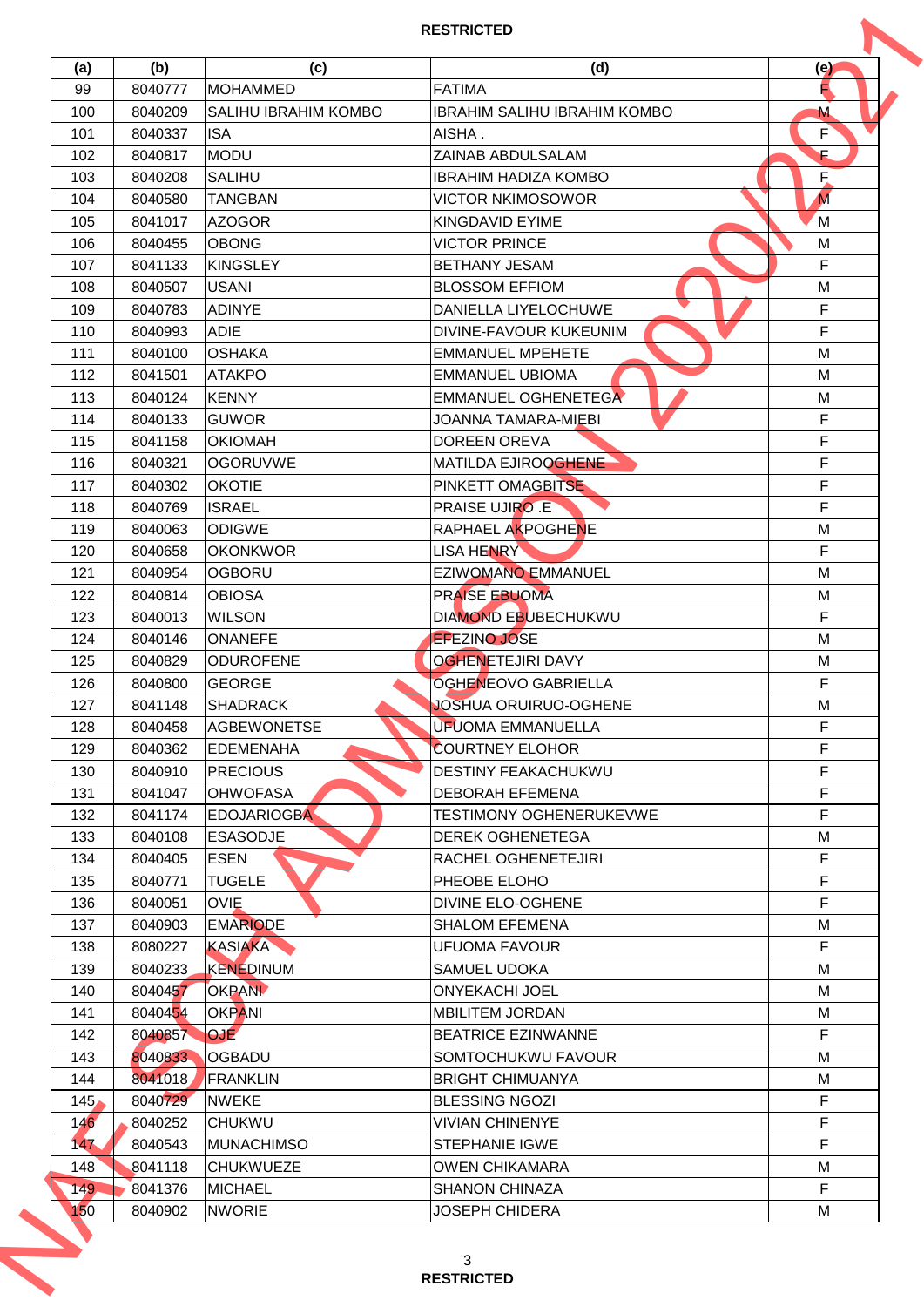| (a)              | (b)                | (c)                    | (d)                             | (e)            |
|------------------|--------------------|------------------------|---------------------------------|----------------|
| 151              | 8040523            | <b>MOSES</b>           | <b>LEMUEL ESHOGHEME</b>         | M.             |
| 152              | 8040222            | AUGUSTINE-EHIGIMENTOR  | <b>EPHRAIM OSEMUDIAMEN</b>      | M              |
| 153              | 8040522            | <b>MOSES</b>           | <b>KEMUEL ESHOBUE</b>           | M <sup>'</sup> |
| 154              | 8040199            | <b>OSAGIE</b>          | <b>MARVELLOUS VICTORIA O</b>    | Ē              |
| 155              | 8040967            | <b>MUHAMMAD</b>        | SHERIFAT REJOICE                | E.             |
| 156              | 8041165            | <b>AWEL AMIN</b>       | NITA OSHIORIAME                 | $\mathbf F$    |
| 157              | 8041330            | <b>UYINMWEN</b>        | <b>OSAHENOMASE KAYLA</b>        | F              |
| 158              | 8040057            | <b>OBIOMA</b>          | <b>NAOMI NOSA</b>               | F              |
| 159              | 8041356            | <b>ENAHOLO</b>         | <b>EHINOMEN NATHAN</b>          | M              |
| 160              | 8040760            | <b>IDEMUDIA</b>        | KING-DAVID OSEREKPAMEN          | M              |
| 161              | 8040285            | <b>UNUEKHAI</b>        | AMIEGHOGHO CHINAZA              | F              |
| 162              | 8041208            | <b>OBARETIN</b>        | <b>TREASURE IWINOSA</b>         | F              |
| 163              | 8040745            | <b>ILUOBE</b>          | <b>ISREAL</b>                   | м              |
| 164              | 8040734            | <b>USIHOLO</b>         | OSESENAGHA TREASURE SAMUEL      | M              |
| 165              | 8041237            | <b>OSAREMHEN</b>       | <b>DIVINE OSAZE</b>             | F              |
| 166              | 8040401            | <b>ORIAZOWAN</b>       | <b>ADRIEL OBEHI</b>             | F              |
| 167              | 8040251            | <b>MAHMUD</b>          | NANAAISHA EGHONGHON             | F.             |
| 168              | 8040035            | <b>DAVID</b>           | DANIELLA OSEMUDIAMEN            | F.             |
| 169              | 8041104            | <b>MOMOH DAUDA</b>     | SADIQ OSHIOZOGIE                | M              |
| 170              | 8040792            | <b>OTABOR</b>          | JUANITA UWA                     | F              |
| 171              | 8041354            | <b>IYERE</b>           | <b>OSAHON FESTUS</b>            | M              |
| 172              | 8040974            | <b>OSETOBA</b>         | <b>INIOLUWA GABRIELLA</b>       | F.             |
| 173              | 8040195            | <b>BORODE</b>          | <b>EMMANUEL ABIODUN</b>         | M              |
| 174              | 8040976            | <b>ANIMASAUN</b>       | <b>EMMANUEL ENIWAMIDE</b>       | м              |
|                  |                    |                        | MICHAEL ORE-OLUWA               |                |
| 175              | 8040835<br>8040417 | <b>ASAOLU</b>          | OLUWABUSAYO EBUNOLUWA           | M              |
| 176              |                    | <b>BEJIDE</b>          |                                 | F              |
| 177              | 8041388            | <b>OLUBODUN</b>        | <b>OLUWATIMILEHIN OLUWAFEMI</b> | M              |
| 178              | 8040117            | <b>EMMANUEL</b>        | <b>DANIEL CHINAZA</b>           | М              |
| 179              | 8040963            | <b>IDOKOJA</b>         | <b>PASCHAL OBINNA</b>           | M              |
| 180              | 8041509            | <b>IKECHUKWU</b>       | <b>CHIEBERE PRINCESS</b>        | F              |
| 181              | 8041510            | <b>IKECHUKWU</b>       | <b>CHIDIEBUBE PRECIOUS</b>      | F              |
| 182              | 8040519            | <b>CHARLES-NNAJI</b>   | <b>VICTOR CHUKWUEMEKA</b>       | М              |
| 183              | 8040964            | <b>IDOKOJA</b>         | JESSICA ADANNA                  | F              |
| 184              | 8040741            | <b>OGBONNA</b>         | PAMELA SOPURUCHUKWU             | F              |
| 185              | 8040099            | <b>OKOLI</b>           | CHIZARAM CHIAMAKA JESSICA       | F.             |
| 186              | 8041260            | <b>OKOLONKWO</b>       | <b>DIVINE IFEANYI</b>           | М              |
| 187              | 8040649            | <b>UGWUANYI</b>        | PRECIOUS ODINAKA                | F.             |
| 188              | 8040766            | <b>MATTHEW-CHIAMAH</b> | <b>MARIO NNAEMEZIE</b>          | М              |
| 189              | 8041203            | <b>EMMANUEL</b>        | <b>CHIMDALU CHRISTABEL</b>      | F.             |
| 190              | 8040162            | <b>CHIKA</b>           | <b>ALLEN ZIKORA</b>             | М              |
| 191              | 8040193            | <b>EDEH</b>            | <b>JESSICA CHINENYE</b>         | F.             |
| 192              | 8041474            | UDEH                   | SOPHIA CHISOM                   | F.             |
| 193              | 8040648            | <b>OKONKWO</b>         | <b>CHUKWUKA GREAT</b>           | M              |
| 194              | 8040076            | OKEKE                  | <b>FAITH CHIOMA</b>             | F.             |
| 195              | 8040634            | <b>OGBODO</b>          | VICTOR UDOCHUKWU                | М              |
| 196              | 8040756            | <b>UDEH</b>            | JADEN AKUMSINACHI NNAMDI        | М              |
| 197 <sub>1</sub> | 8041103            | <b>CHIBUZOR</b>        | <b>SUCCESS EZICHI</b>           | М              |
| 198              | 8041204            | <b>EMMANUEL</b>        | CHIMDINDU DANIELA               | F              |
| 199              | 8040226            | EZI                    | SARAH OGOCHUKWU                 | F.             |
| 200              | 8040492            | <b>ONWE</b>            | JOY CHINONYELUM                 | F.             |
| 201              | 8040740            | <b>CHUKWU</b>          | <b>EMMANUEL CHIDUBEM</b>        | М              |
| 202              | 8041016            | <b>MBA</b>             | <b>MICHELLE CHINOYELUM</b>      | F.             |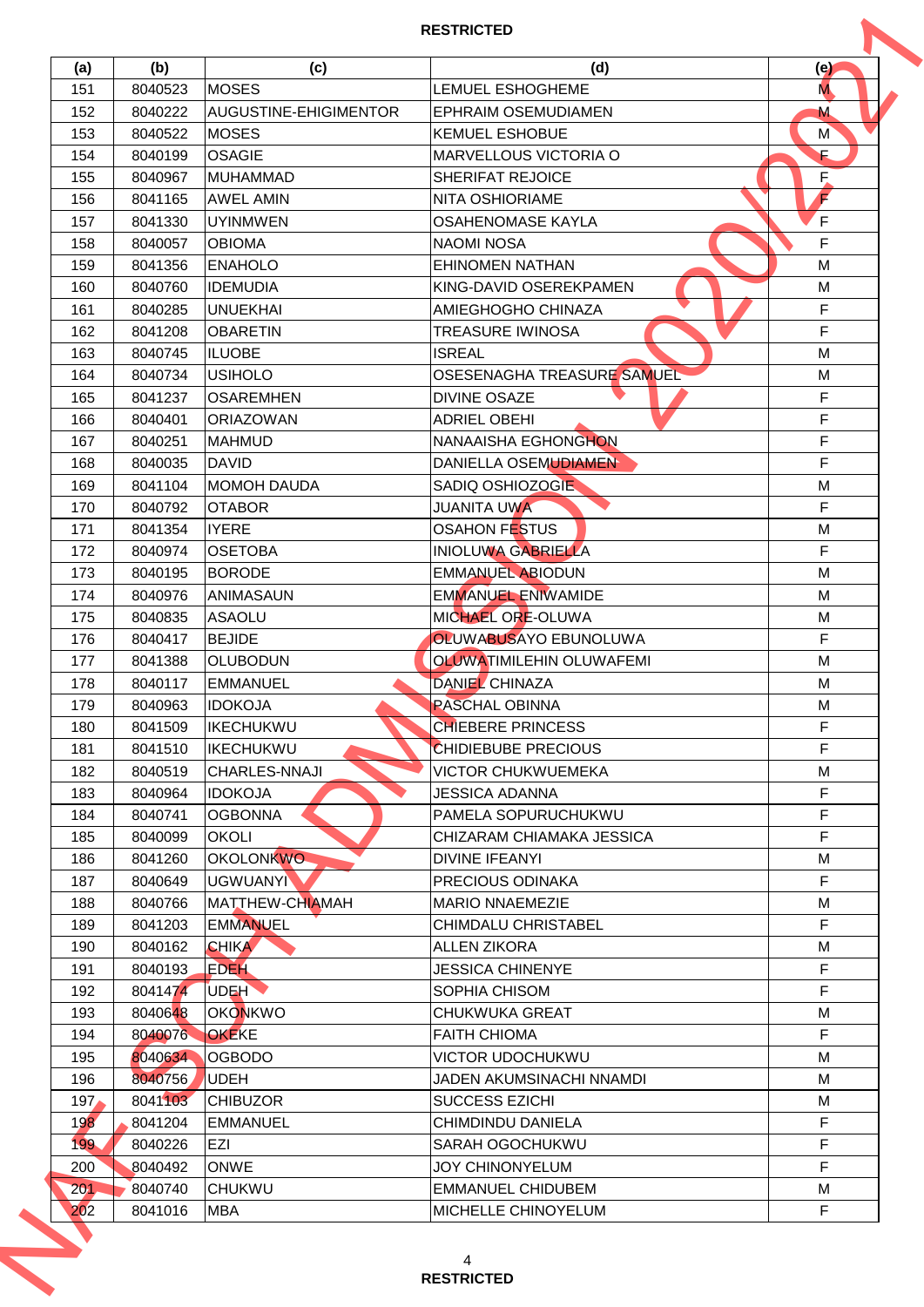| (a) | (b)     | (c)                 | (d)                          | (e)            |
|-----|---------|---------------------|------------------------------|----------------|
| 203 | 8040247 | <b>ILOEFE</b>       | <b>EXCELLENT CHIZITERE</b>   | Е              |
| 204 | 8040137 | <b>IGBOANU</b>      | <b>MARVELLOUS KANYITOCHI</b> | M              |
| 205 | 8040907 | <b>MOHAMMED</b>     | <b>MOSES KONI</b>            | M <sup>'</sup> |
| 206 | 8040277 | <b>OHIA</b>         | SOMTOCHUKWU JOHNPAUL         | M              |
| 207 | 8041021 | <b>CHIKA NDUKWE</b> | <b>CHISOM DESTINY</b>        | M              |
| 208 | 8041091 | <b>OKEREKE</b>      | <b>KELLY OFECHUKWU</b>       | M              |
| 209 | 8041344 | <b>AUSTIN</b>       | <b>EMMANUELLA UCHECHI</b>    | F              |
| 210 | 8040089 | <b>INLEMCHUKWU</b>  | DAVID UZOCHUKWU              | M              |
| 211 | 8040118 | <b>CHUKWUMA</b>     | <b>FAVOUR CHIDINMA</b>       | F              |
| 212 | 8040023 | <b>OGBONNA</b>      | CONFIDENCE UJUCHUKWU         | M              |
| 213 | 8041061 | <b>CHUKWU</b>       | <b>DELIGHT CHIEMENA</b>      | M              |
| 214 | 8040459 | <b>UZODINMA</b>     | PEACE MUNACHIMSO             | F              |
| 215 | 8040062 | ASIEGBU             | <b>DIVINE CHIMDINDU</b>      | F              |
| 216 | 8040112 | <b>NNAMDI</b>       | FEECHI CHRISTABELLE          | F              |
| 217 | 8040248 | <b>AMAECHI</b>      | <b>DIVINE IBUCHIM</b>        | M              |
| 218 | 8040960 | <b>CHIJIOKE</b>     | NICOLE CHIELETAM             | F              |
| 219 |         | <b>JAMES</b>        | <b>OMASIRICHUKWU EXCEL</b>   | F.             |
|     | 8041386 | <b>DIKE</b>         |                              | F.             |
| 220 | 8040590 |                     | <b>GLORY IHEONU</b>          |                |
| 221 | 8041464 | <b>MBACHU</b>       | <b>MICHAEL CHIMMAM</b>       | M              |
| 222 | 8040502 | IZU-ODIONYE         | <b>CHIGOZIRIM MICHAEL</b>    | M              |
| 223 | 8041362 | <b>EKEH</b>         | JACKSON CHIGOZIRIM           | M              |
| 224 | 8040881 | <b>BENJAMIN</b>     | <b>TESTIMONY OZIOMA</b>      | F.             |
| 225 | 8041428 | <b>OGEMDI</b>       | HENRY UDOCHUKWU              | M              |
| 226 | 8040640 | ADIUKU              | <b>STEPHANIE ADAEZE</b>      | F.             |
| 227 | 8041125 | <b>OBODOZIE</b>     | <b>LAURA CHIDERA</b>         | F              |
| 228 | 8041134 | IBE                 | <b>MUNACHIMSO JEZREEL</b>    | M              |
| 229 | 8040782 | <b>UCHENNA</b>      | <b>PRECIOUS SOMOTOCHUKWU</b> | M              |
| 230 | 8041489 | <b>CHIDI</b>        | <b>JUDITH CHIMUANYA</b>      | F              |
| 231 | 8040205 | <b>NDUKANMA</b>     | <b>OLUOMACHI HEPHZIBAH</b>   | F              |
| 232 | 8040581 | <b>OSUJI</b>        | <b>KELECHI CHIDERA</b>       | М              |
| 233 | 8040632 | <b>IWUALA</b>       | CHIKASIMA DORA CHIKAIMA      | F              |
| 234 | 8040317 | <b>ONUOHA</b>       | <b>FRANCIS KOSI</b>          | M              |
| 235 | 8040504 | UCHE-CHIKE          | <b>CHIDERA CHRISTINE</b>     | F.             |
| 236 | 8040691 | <b>NDIEZE</b>       | JOHNPUAL JOHNPUAL            | M              |
| 237 | 8040070 | <b>MCPAUL</b>       | <b>CHINAZA BLESSING</b>      | F.             |
| 238 | 8041154 | <b>NJIFEN</b>       | <b>ERICA LAURETTE</b>        | F.             |
| 239 | 8040045 | <b>CHUKWUEMEKA</b>  | <b>CHIMEREMUMMA LOUIS</b>    | М              |
| 240 | 8040228 | <b>OPARA</b>        | <b>MACDONALD UGOCHUKWU</b>   | M              |
| 241 | 8040533 | <b>IKECHUKWU</b>    | <b>KENSEY KELECHI</b>        | М              |
| 242 | 8040110 | AHARICHE            | <b>MARVELLOUS KELECHI</b>    | М              |
| 243 | 8040432 | ONYEWUCHI           | <b>NELSON CHIGOZIE</b>       | М              |
| 244 | 8040804 | <b>IHEJIRIKA</b>    | CHIZURUM MACANTHONY          | М              |
| 245 | 8040338 | <b>ONYENOBI</b>     | <b>SHIRLEY AMARACHI</b>      | F.             |
| 246 | 8040021 | <b>OBIOHA</b>       | <b>MARY JANE</b>             | F.             |
| 247 | 8040488 | <b>UZOMA</b>        | <b>GERALD NNAEMEKA</b>       | М              |
| 248 | 8041110 | <b>NWAOKORO</b>     | <b>CHIDIEBUBE DARRELL</b>    | М              |
| 249 | 8041170 | <b>ONYEHARA</b>     | <b>DIVINE CHIBUIKE</b>       | М              |
| 250 | 8041071 | <b>NJOKU</b>        | <b>DIVINE FAVOUR</b>         | F              |
| 251 | 8040728 | <b>CYPRIAN</b>      | EWEZUGACHI JANE              | F.             |
| 252 | 8040318 | <b>ONUOHA</b>       | <b>FRANCES KAMSI</b>         | F.             |
|     | 8040150 | <b>OPARAJI</b>      | <b>CHIDIEBERE KENDRICK</b>   | М              |
| 253 |         |                     | <b>COVENANT NDUKA EBUBE</b>  |                |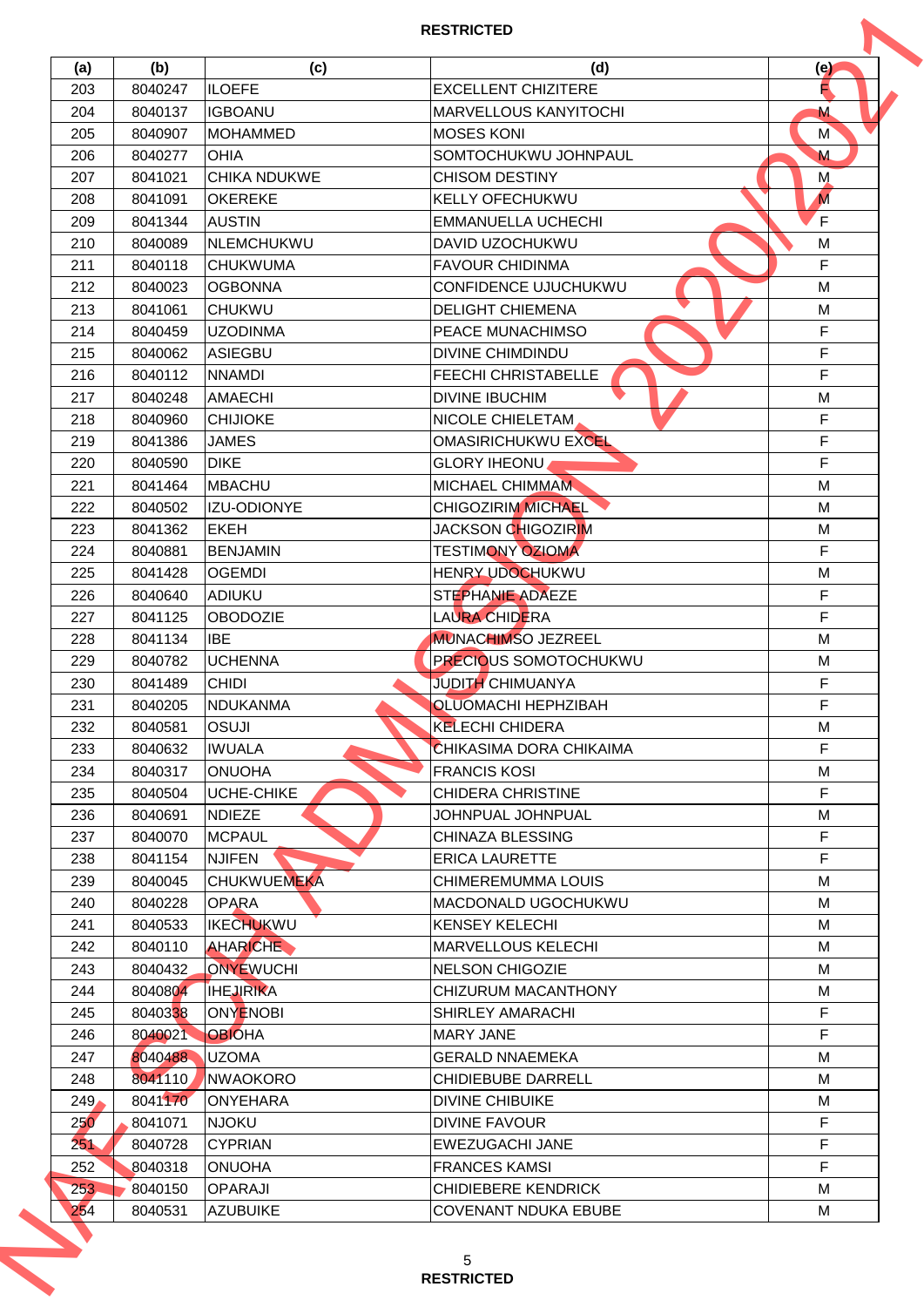| (a) | (b)     | (c)                 | (d)                               | (e)            |
|-----|---------|---------------------|-----------------------------------|----------------|
| 255 | 8040398 | NWACHUKWU           | <b>CHINAZAEK BLESSING</b>         | Е              |
| 256 | 8040983 | <b>MILLER</b>       | MICHAEL SOMTOCHUKWU               | M              |
| 257 | 8040006 | <b>ONYEKWERE</b>    | <b>DAVID CHIGOZIRIM</b>           | M <sup>'</sup> |
| 258 | 8040097 | <b>MMEREM</b>       | <b>JESSE CHIEMERIE</b>            | M              |
| 259 | 8040185 | <b>EKENE</b>        | <b>VICTOR CHUKWUKA</b>            | M              |
| 260 | 8040831 | <b>EKEOGU</b>       | <b>GOODNESS UGOCHI</b>            | F              |
| 261 | 8040083 | <b>ANUKAM</b>       | AMARACHI IHECHUKWU                | F              |
| 262 | 8041210 | <b>OBI-CHIWUEZE</b> | <b>JASMINE UKACHI</b>             | F              |
| 263 | 8040462 | <b>MUHAMMED</b>     | <b>AISHA</b>                      | F.             |
| 264 | 8041411 | <b>BENJAMIN</b>     | <b>ASAHEL FUMEN</b>               | M              |
| 265 | 8040030 | <b>BUDAYE</b>       | <b>DAVID</b>                      | M              |
| 266 | 8040465 | <b>ISA</b>          | <b>FATIMA JAUNI</b>               | F              |
| 267 | 8041167 | YAHAYA              | AISHA.                            | F              |
|     |         |                     |                                   |                |
| 268 | 8040346 | <b>DANJUMA</b>      | <b>AMRULLAH IKOH</b>              | M              |
| 269 | 8040505 | <b>HALIDU</b>       | FARIDA.                           | F              |
| 270 | 8040546 | <b>OLORUNFEMI</b>   | <b>TOBILOBA OMOTAYQ</b>           | M              |
| 271 | 8040990 | <b>HAMEED</b>       | <b>MUBARAQ ENESI</b>              | M              |
| 272 | 8041335 | <b>OLUGBENGA</b>    | <b>AYODEJI GOSPLAN</b>            | F.             |
| 273 | 8040764 | <b>LABIJA</b>       | <b>AROME JEPHTHAH</b>             | M              |
| 274 | 8040633 | ABENEMI             | <b>TIMILEHIN</b>                  | M              |
| 275 | 8040807 | <b>JAMES</b>        | <b>BENITA OJONIMI</b>             | F.             |
| 276 | 8040781 | <b>FALODUN</b>      | DAVID MOSOPEOLUWA                 | M              |
| 277 | 8040161 | <b>ONUCHE</b>       | JUBILANT OMAONU OJONUGWA          | M              |
| 278 | 8040869 | <b>ABDULRAHAMAN</b> | ΗΑ ΟΙΥΑΤΟΥΑΥΟΖΑ                   | F.             |
| 279 | 8040806 | <b>JAMES</b>        | <b>EPHRAIM OJONUBA</b>            | M              |
| 280 | 8040710 | <b>ARO</b>          | <b>DORCAS OLUBUNMI</b>            | F              |
| 281 | 8040876 | <b>YUSUF</b>        | <b>ABDULHALIM</b>                 | M              |
| 282 | 8040460 | YAKUBU              | <b>ISAH</b>                       | М              |
| 283 | 8040717 | <b>MAROOF</b>       | <b>MUBARAK AYANTARA</b>           | M              |
| 284 | 8040722 | <b>SANUSI</b>       | ABDULKAREEM AFOLABI               | М              |
| 285 | 8040693 | <b>OLAJIDE</b>      | <b>HALIMAH ABIOLA</b>             | F              |
| 286 | 8040638 | <b>SAHEED</b>       | <b>TIJANI KAMALDEEN</b>           | M              |
| 287 | 8040263 | <b>AHMED</b>        | <b>ASIAT AJOBI</b>                | F              |
| 288 | 8040287 | <b>HOMIL</b>        | <b>AYOMIDE BLESSING</b>           | F              |
| 289 | 8041029 | KOLAWOLE            | <b>HIKMAH TOLANI</b>              | F.             |
| 290 | 8040578 | <b>BABALOLA</b>     | BOB-ETHEL SUCCESS OMOOBA          | M              |
| 291 | 8040720 | <b>ANAFI</b>        | <b>FUNMILAYO ESTHER</b>           | F              |
| 292 | 8040916 | <b>ABDUL GANIYU</b> | <b>FATHIA</b>                     | F.             |
| 293 | 8041028 | <b>OLAGUNJU</b>     | <b>MUHAMMAD OLATUNDE</b>          | М              |
| 294 | 8041298 | <b>GBAJABIAMILA</b> | <b>ABIMBOLA</b>                   | F              |
| 295 | 8040314 | <b>AIYEKU</b>       | PORSHA ANUOLUWA C                 | F.             |
|     |         |                     |                                   |                |
| 296 | 8040725 | <b>BIAQU</b>        | <b>FAKI IDJI</b>                  | М              |
| 297 | 8041440 | ADELEKE-JONES       | PRINCESS - OLUWAFOLABOMI CHIDINMA | F              |
| 298 | 8040366 | <b>OLAYIWOLA</b>    | <b>TOYIN MIRACLE</b>              | F              |
| 299 | 8040968 | <b>TIAMIYU</b>      | <b>ALIYYAH ANIKE</b>              | F              |
| 300 | 8040989 | <b>ISAH</b>         | ABDULGHAFFAR                      | M              |
| 301 | 8041115 | <b>IBRAHIM</b>      | <b>MAIMUNA</b>                    | F.             |
| 302 | 8041445 | <b>BIOBAKU</b>      | ABDULRAHMAN OMOTOLANI             | М              |
| 303 | 8040352 | <b>OPARINDE</b>     | PRECIOUS AYOADE                   | М              |
| 304 | 8040196 | <b>BHADMUS</b>      | MOFEOLUWA DANIEL                  | М              |
| 305 | 8040016 | <b>SHOREMEKUN</b>   | <b>OLUWATISE ENOCH</b>            | М              |
|     |         | TAYO-AKINWANDE      | <b>BUKOLA MARVELLOUS</b>          | F              |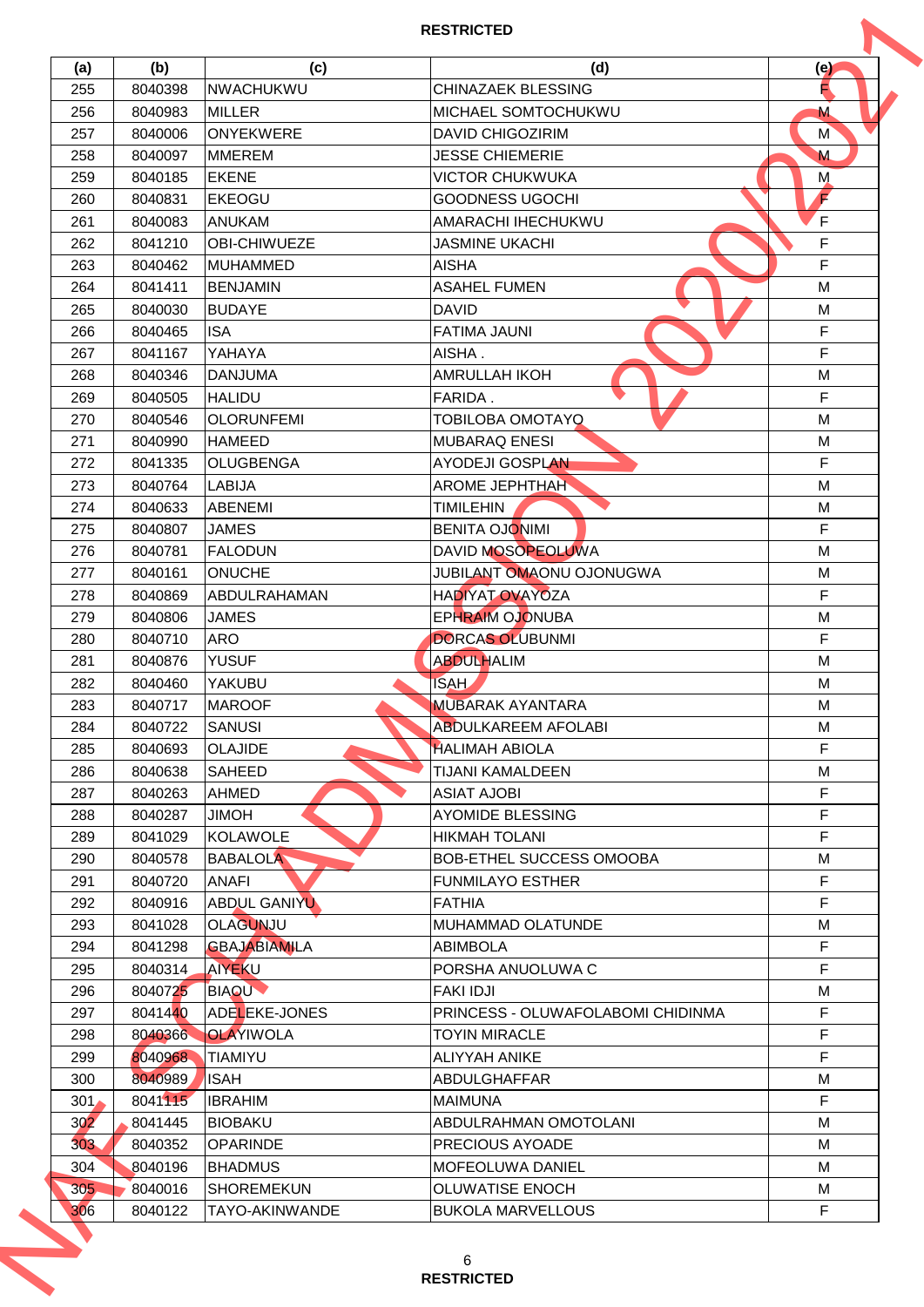| (a)              | (b)     | (c)                | (d)                              | (e)            |
|------------------|---------|--------------------|----------------------------------|----------------|
| 307              | 8040931 | <b>ZACCAH</b>      | <b>IMAN ADEOLA</b>               | Е              |
| 308              | 8040416 | <b>OKEOWO</b>      | MICHELLE OLUWAJOMILOJU           |                |
| 309              | 8040390 | <b>OLUFOWOBI</b>   | <b>OPEOLUWA DANIEL</b>           | M <sup>'</sup> |
| 310              | 8040941 | <b>BRAHEEM</b>     | <b>MAHMUD AYODEJI</b>            | M              |
| 311              | 8040088 | <b>IBRAHIM</b>     | <b>GBEMISOLA AFOLAYAN</b>        | F.             |
| 312              | 8040972 | LAWAL              | <b>HANIF OLAITAN</b>             | M              |
| 313              | 8040977 | <b>OLAJUNDE</b>    | LOVE JOSHUA                      | M              |
| 314              | 8041364 | <b>OLAJIDE</b>     | <b>OLAMIDE PEACE</b>             | M              |
| 315              | 8040951 | <b>OSERE</b>       | <b>MARDIYYAH TEMITAYO</b>        | F              |
| 316              | 8041127 | <b>OLADOJA</b>     | <b>AYOMIDE CHIDIAMARA</b>        | M              |
| 317              | 8041094 | <b>STEPHEN</b>     | <b>GLORIA DAMILOLA</b>           | F              |
| 318              | 8040846 | AKINYANDENU        | OLUWATOBILOBA PRAISE             | M              |
| 319              | 8040859 | <b>BADRU</b>       | <b>ISWAT ADEYINKA</b>            | F              |
| 320              | 8040295 | <b>NUGOLO</b>      | DAMILOLA.                        | F.             |
|                  |         |                    | <b>DAMILOLA EMMANUEL</b>         |                |
| 321<br>322       | 8040397 | <b>IKUESAN</b>     |                                  | M<br>F         |
|                  | 8040216 | <b>AKINKUOLIE</b>  | <b>IFEOLUWA REBECCA</b>          |                |
| 323              | 8040489 | <b>FAGBUYI</b>     | EMMANUEL OLUWAROGBAYIMIKA        | M              |
| 324              | 8041276 | <b>ISIJOLA</b>     | <b>IBUKUN</b>                    | F.             |
| 325              | 8041041 | <b>AIRIANA</b>     | <b>ENIOLA TEMILOLUWA</b>         | M              |
| 326              | 8040930 | <b>FASASI</b>      | <b>RIDWAN AKOLADE</b>            | M              |
| 327              | 8040592 | <b>OMOLAYO</b>     | SPLENDOUR EMMANUEL               | M              |
| 328              | 8040714 | <b>OMONIYI</b>     | <b>OLUWANIFEMI JEMIMAH</b>       | F              |
| 329              | 8040762 | <b>SEGUN</b>       | MICHELLE OLUWAKEMI               | F              |
| 330              | 8040349 | <b>FALADE</b>      | <b>VICTORY OLUWATOBI</b>         | F              |
| 331              | 8040719 | <b>OWOLABI</b>     | <b>SADIQ TEMITOPE</b>            | M              |
| 332              | 8041032 | <b>ADIGUN</b>      | <b>ABDULRASHEED OLUWATOBI</b>    | M              |
| 333              | 8041038 | <b>ABDULJABAR</b>  | ABDULSALAM OLUWADAMILOLA         | M              |
| 334              | 8040670 | <b>OPALEKE</b>     | <b>IBUKUNOLUWA GOODNEWS</b>      | F              |
| 335              | 8040860 | <b>TOPE</b>        | <b>DELIGHT OLUWAPEMI</b>         | F              |
| 336              | 8040336 | <b>ABOLADE</b>     | <b>CHISOM FRANCISCA</b>          | F              |
| 337              | 8040718 | <b>ABIODUN</b>     | <b>MARIAM GBEMISOLA</b>          | F              |
| 338              | 8040325 | ABIDOYE            | <b>ESTHER OMOWUMI</b>            | F              |
| 339              | 8041037 | <b>KAMARUDEEN</b>  | <b>BARAKA YETUNDE</b>            | F.             |
| 340              | 8040461 | <b>ABDULGAFAR</b>  | ABDULRAHMAN OLADIMEJI            | M              |
| 341              | 8041352 | ADEPOJU            | NIMATALLAH ADEBIMPE              | F.             |
| 342              | 8041031 | <b>SALAWU</b>      | <b>MUIZAT OMODELE</b>            | F              |
| 343              | 8041182 | <b>ODEYEMI</b>     | ESTHER OLUWADAMILOLA             | F.             |
| 344              | 8040812 | FADARE             | <b>FARID TEMITOPE</b>            | М              |
| 345              | 8040785 | <b>JULIUS</b>      | JOHN ADEWOLE                     | М              |
| 346              | 8040929 | <b>SULEIMAN</b>    | <b>ZAYNAB TEMITOPE</b>           | F              |
| 347              | 8040333 | OLASUNKANMI        | <b>MUBARAK OLAITAN</b>           | M              |
| 348              | 8040721 | AKANDE             | <b>FAWAZ-HABIBULLAH TOLULOPE</b> | М              |
| 349              | 8040874 | <b>AKINPADE</b>    | ADEYOSOLA ESTHER                 | F.             |
| 350              | 8041044 | <b>AMUSAT</b>      | <b>MOYOSORE MURABAK</b>          | M              |
| 351              | 8041123 | <b>ADEYEMO</b>     | <b>FARIDOL PRINCESS</b>          | F              |
| 352              | 8040340 | ALIU               | <b>DAMILARE HABEEB</b>           | М              |
|                  |         |                    |                                  |                |
| 353 <sub>1</sub> | 8040654 | <b>OLASUNKANMI</b> | <b>OLAMILEKAN TESTIMONY</b>      | М              |
| 354              | 8041215 | <b>POPOOLA</b>     | EMMANUEL OLAOLUWA                | М              |
| 35 <sub>b</sub>  | 8041033 | <b>AJIBADE</b>     | NIMATULLAH ADEKUNMI              | F.             |
| 356              | 8040628 | <b>OLOSO</b>       | ABDULRAHMAN OLANREWAJU           | М              |
| 357              | 8040668 | <b>AMUSA</b>       | <b>DOMINION OLUWATOBI</b>        | М              |
| 358              | 8041022 | <b>ADEOLA</b>      | JOSHUA OLUWASEYI                 | М              |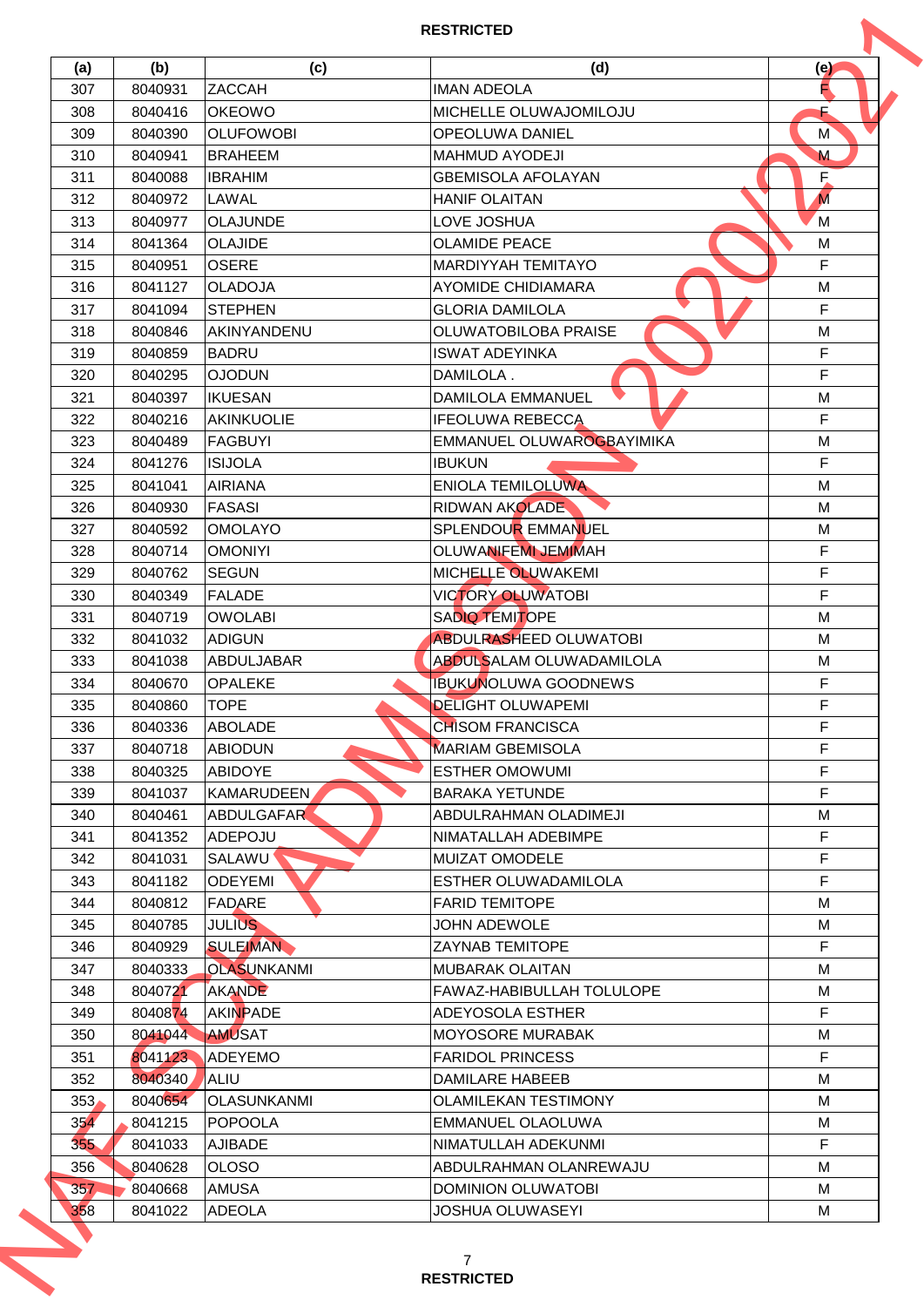| (a) | (b)     | (c)                  | (d)                          | (e)            |
|-----|---------|----------------------|------------------------------|----------------|
| 359 | 8040940 | <b>MUSTAPHA</b>      | <b>FARHAN ATANDA</b>         | M.             |
| 360 | 8041027 | <b>OLORUNYOMI</b>    | <b>VICTORY GOD PRAISE</b>    | M              |
| 361 | 8041175 | KILANI               | MUSTAPHA OLUWATOBADURO       | M <sup>'</sup> |
| 362 | 8040104 | <b>ADESOKAN</b>      | ENINLA OGOOLUWA              | M              |
| 363 | 8040548 | <b>NGAGA</b>         | <b>EXCEL IROISO</b>          | E.             |
| 364 | 8040723 | <b>SATI</b>          | <b>FAVOUR ABARI</b>          | M              |
| 365 | 8041446 | <b>SAMUEL</b>        | <b>WISDOM AMOS</b>           | M              |
| 366 | 8040344 | <b>DICK</b>          | <b>MARVELLOUS ONYEBUCHI</b>  | F              |
| 367 | 8040061 | <b>FAKAE</b>         | DAVID KAKUBARI               | M              |
| 368 | 8040452 | <b>ALAMBO</b>        | <b>FIONA DAMIETE</b>         | F.             |
| 369 | 8040715 | <b>NYEBUCHI</b>      | CHUKU RUMIYA CHIKEMKA        | F.             |
| 370 | 8040010 | <b>ELEBE</b>         | PUTIEL HYCINTH               | M              |
| 371 | 8041373 | <b>UCHECHUKWU</b>    | <b>FAVOUR ODILANMA</b>       | F              |
| 372 | 8040036 | <b>IHUNWO</b>        | <b>GOLDEN TREASURE</b>       | F              |
| 373 | 8040053 | UYI.                 | UWUMA NKAFOMI-MESHACK        | F              |
| 374 | 8040448 | SUNNY-KALIO          | <b>CHRISTABEL NGOWARI</b>    | F              |
| 375 | 8040656 | <b>NWANKWOALA</b>    | KENNETH CHUKWUEBUKA          | M              |
| 376 | 8040085 | AMAH-HART            | <b>KHARIS TAMUNODIENYE</b>   | F.             |
|     |         | SUNNY-KALIO          | AMABEL ALAWARI               | F.             |
| 377 | 8040451 |                      |                              | F.             |
| 378 | 8040849 | <b>UGWECHI</b>       | <b>CHIGOZILEM FAVOUR</b>     |                |
| 379 | 8040292 | <b>TEKENA</b>        | EMMANUEL CHINEDUM TAMUNOBOMA | M              |
| 380 | 8040789 | <b>UDEBHULU</b>      | ADELYN EGHONGHON             | F.             |
| 381 | 8041271 | <b>INNOCENT</b>      | <b>BUDUKA OBAMA</b>          | M              |
| 382 | 8040055 | <b>AMADI</b>         | <b>KELVIN CHIBUCHI</b>       | м              |
| 383 | 8040093 | <b>CHRISTON-QUAO</b> | <b>ELIKPLIM DANIEL</b>       | M              |
| 384 | 8040354 | <b>MARTINS-ABEL</b>  | MARVELOUS.                   | M              |
| 385 | 8040754 | <b>IGENEWARI</b>     | <b>DISEPH MONDAY</b>         | F              |
| 386 | 8040841 | <b>SOTONYE</b>       | <b>ODEMIUSEPH EZEKIEL</b>    | М              |
| 387 | 8040430 | <b>OJIGWA</b>        | <b>CHIBUIKE LEMUEL</b>       | M              |
| 388 | 8040059 | <b>AJOMIWE</b>       | RUTHLOVE CHERECHUKWU         | F              |
| 389 | 8040092 | <b>SOLOMON</b>       | <b>OLUCHI VICTORIA</b>       | F              |
| 390 | 8040684 | <b>OGOLO</b>         | SONIA OBIEGBELEM             | F              |
| 391 | 8040735 | VARLYNGTON           | <b>VARNESSA KAYEN</b>        | F              |
| 392 | 8040667 | <b>WAITE</b>         | VICTORIA HILARY              | F              |
| 393 | 8040696 | <b>LILYBOX</b>       | <b>DIVINEBLESS IMIKUBI</b>   | F.             |
| 394 | 8040413 | <b>ONYEKWERE</b>     | NOBLE CHIZARAM               | М              |
| 395 | 8040608 | <b>BATUBO</b>        | <b>PATRICK TAMUNOEMI</b>     | М              |
| 396 | 8041192 | <b>OLISA</b>         | <b>ENITAN FRANCES</b>        | F.             |
| 397 | 8040537 | <b>EKE</b>           | <b>CHINUMA EGBONI</b>        | F              |
| 398 | 8040659 | <b>JAJA</b>          | SOPRIALA ZURIELABINYE        | М              |
| 399 | 8040997 | <b>SIMEON</b>        | <b>ODUTOMVIEI DANIEL</b>     | М              |
| 400 | 8041051 | <b>OBASI</b>         | PRINCEWILL CHIZARAM          | м              |
| 401 | 8041424 | <b>NDUBUISI</b>      | PRINCE HENRY SOMTOCHUKWU     | М              |
| 402 | 8040071 | <b>KABEE</b>         | <b>LEBARI JOSEPH</b>         | М              |
| 403 | 8040479 | ORO CHUKU            | EMMANUEL RUHUOMA             | М              |
| 404 | 8040936 | <b>AGBANA</b>        | <b>VICTOR TOLUWANI</b>       | М              |
| 405 | 8041258 | <b>OKOCHA</b>        | <b>DESTINY CHIZIEBUBE</b>    | М              |
| 406 | 8040281 | <b>CHUKU WOBO</b>    | CHIZIBUDU KINGDAVID          | М              |
| 407 | 8040826 | EMMANUEL-NWAOGU      | <b>KEVIN KELECHI</b>         | М              |
| 408 | 8040270 | <b>IROEGBU</b>       | <b>FLOURISH CHIDINMA</b>     | F              |
|     | 8040313 | <b>KINGSLEY</b>      | <b>WINNER OLUOMACHI</b>      | F              |
| 409 |         |                      |                              |                |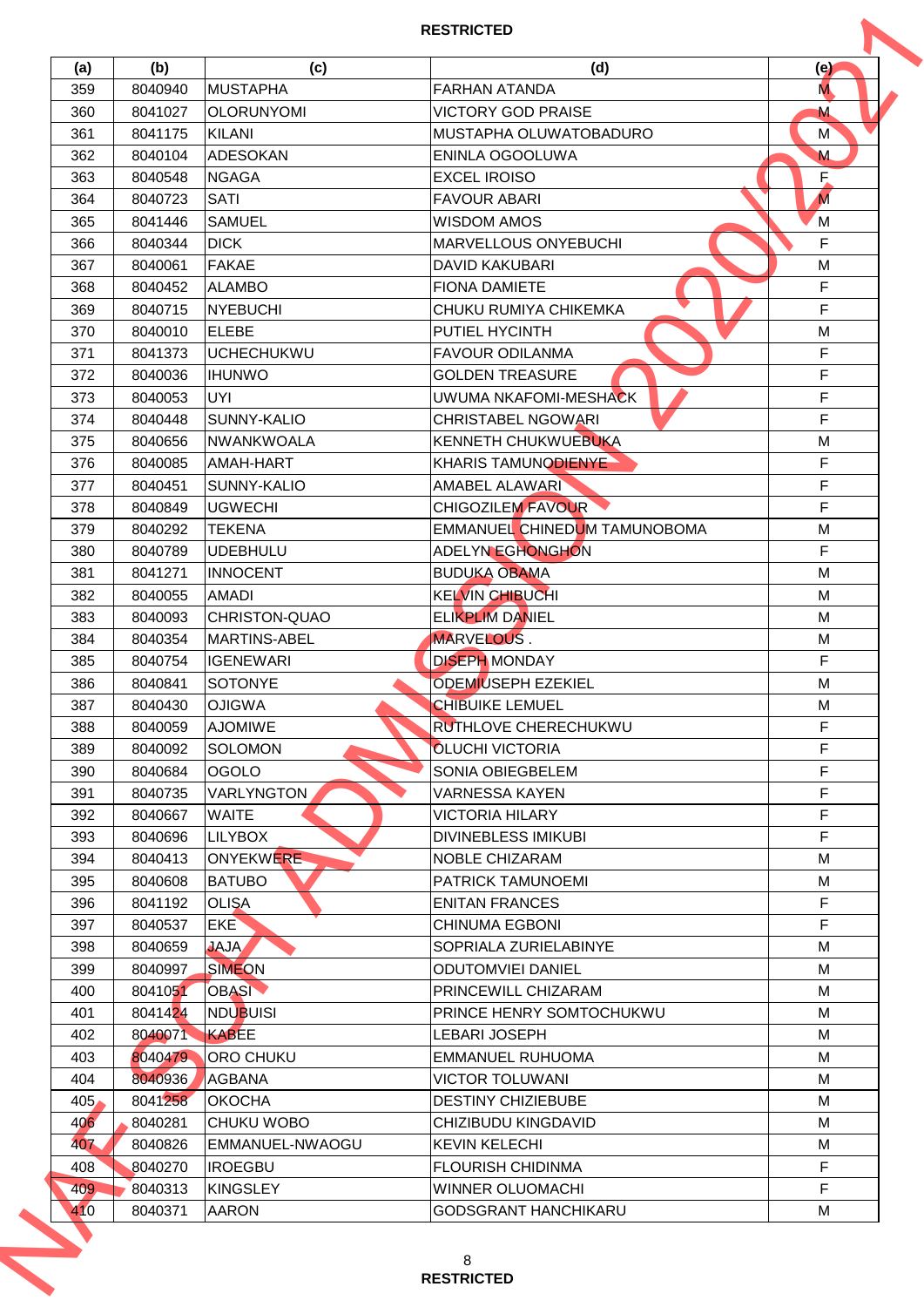| (a) | (b)     | (c)                  | (d)                        | (e)            |
|-----|---------|----------------------|----------------------------|----------------|
| 411 | 8040683 | <b>AMAH</b>          | <b>ANITA ANWURI</b>        | Е              |
| 412 | 8041350 | <b>ZAAGHA</b>        | ABDULRAZAQ MENE            | M              |
| 413 | 8040449 | OGBONNA-OKORIE       | <b>EMMANUEL CHINEDUM A</b> | M <sup>'</sup> |
| 414 | 8040621 | <b>JAJA</b>          | <b>DANIEL ISHMAEL</b>      | M              |
| 415 | 8041014 | <b>NELSON</b>        | <b>DIVINE RUHUOMO</b>      | E.             |
| 416 | 8040385 | <b>CHIKE-IYO</b>     | <b>TREASURE HACHIKARU</b>  | M              |
| 417 | 8040495 | <b>JEMIGBEYI</b>     | EYITUOYO ETHAN             | M              |
| 418 | 8040525 | ADENRELU             | AZEEZAH AJIBOLA            | F              |
| 419 | 8040834 | ENE-AYUWO            | JAYDEN OWAJI-IYEM          | M              |
| 420 | 8040862 | <b>WOSU</b>          | <b>HOMACHI TREASURE</b>    | F.             |
| 421 | 8040512 | OLAREWAJU            | <b>TAIYE OMOTOLA</b>       | F.             |
| 422 | 8040965 | <b>OKECHUKWU</b>     | MICHAEL CHIDOGAM. A        | M              |
| 423 | 8041488 | <b>CHILE</b>         | CHIMGAEMEZU SAVIOUR        | M              |
| 424 | 8040847 | <b>NDAH</b>          | <b>MIRACLE CHIOMA</b>      | F              |
| 425 | 8041013 | <b>ORLU</b>          | <b>DAVID RICHES</b>        | M              |
|     |         |                      |                            |                |
| 426 | 8041512 | <b>OGBONDA</b>       | <b>VICTORIA NYEURICHI</b>  | F              |
| 427 | 8030622 | LAWSBURY-IGWE        | <b>DELIGHT EBERECHI</b>    | F.             |
| 428 | 8040128 | <b>CHUKU</b>         | SOBULACHI FAVOUR           | F.             |
| 429 | 8040690 | <b>OBUAH</b>         | <b>PRINCE CHIKEMZY</b>     | M              |
| 430 | 8040068 | <b>VINCENT</b>       | <b>IJEOMA PEACE</b>        | F              |
| 431 | 8040212 | <b>GODWIN FRIDAY</b> | CHRIS GOLD TAMUNO .C       | M              |
| 432 | 8040310 | <b>BARIKA</b>        | <b>PRAISE DUMBOR</b>       | F.             |
| 433 | 8041430 | <b>NWALA</b>         | PRINCE CHIDUBEM            | M              |
| 434 | 8040837 | <b>OMODU</b>         | <b>CHIMZI DAVID</b>        | М              |
| 435 | 8041406 | <b>CHUKWU</b>        | PRAISE BADUCHI             | M              |
| 436 | 8040265 | <b>ENOCK</b>         | <b>COMFORT.</b>            | F              |
| 437 | 8040282 | <b>NWOKOCHA</b>      | <b>GIFT</b>                | F.             |
| 438 | 8040959 | <b>PENTECOST</b>     | TOMBARI SAMMUEL            | М              |
| 439 | 8040978 | <b>BIEBARA</b>       | <b>IBELEMA BOMA</b>        | F              |
| 440 | 8040121 | <b>ONYEKACHI</b>     | <b>EMMANUEL CHINWENDU</b>  | F              |
| 441 | 8040342 | AMAEWHULE            | <b>GOLDENHISTON</b>        | М              |
| 442 | 8040142 | <b>DABOERE</b>       | <b>INCREASE TAMUNOERE</b>  | М              |
| 443 | 8041484 | <b>CHUKU</b>         | <b>EZEKIELLA</b>           | F              |
| 444 | 8041485 | <b>ODUM</b>          | <b>ANN</b>                 | F              |
| 445 | 8040315 | <b>JOSIAH</b>        | VICTOR IBIFURO             | М              |
| 446 | 8040923 | WAYII                | VICTORY BARIBA-EEBA        | F.             |
| 447 | 8041205 | <b>WORGU</b>         | <b>THANKGOD CHIMENEM</b>   | М              |
| 448 | 8040339 | <b>GEQRGE</b>        | <b>JEWEL PRINCESS</b>      | F.             |
| 449 | 8040283 | <b>HALLIDAY</b>      | HENSHAW KAOSISOCHUKWU      | М              |
| 450 | 8040026 | <b>CHINDA</b>        | <b>CHIMEKA</b>             | М              |
| 451 | 8041348 | <b>SOLOMON</b>       | <b>MANUCHIMSO DANIEL</b>   | М              |
| 452 | 8041393 | <b>NABULA</b>        | <b>BARIAALA SAMUEL</b>     | М              |
| 453 | 8040054 | <b>WELL</b>          | CHIBURUOMA FAVOUR          | F.             |
| 454 | 8040168 | <b>NWALA</b>         | <b>VICTOR CHINAZA</b>      | М              |
| 455 | 8041508 | <b>KAIZER</b>        | EUNICE HOMACHIMANUM        | F              |
| 456 | 8050471 | <b>COOKEY</b>        | <b>FURTUNE IBIGHA</b>      | F.             |
| 457 | 8040601 | <b>OSARO</b>         | GODSWILL.                  | M              |
| 458 | 8041363 | <b>AKANINWOR</b>     | CHUKWUBUIKE KING-DAVID     | М              |
| 459 | 8040440 | <b>ASO</b>           | <b>FELIX CHIDUBAM</b>      | М              |
| 460 | 8040380 | <b>WORLU</b>         | <b>EMMANUEL VALENTINE</b>  | М              |
| 461 | 8040623 | <b>NYESOM</b>        | <b>SOBULACHI</b>           | F              |
|     |         | <b>NYESOM</b>        | <b>HACHIMEWUM</b>          | М              |